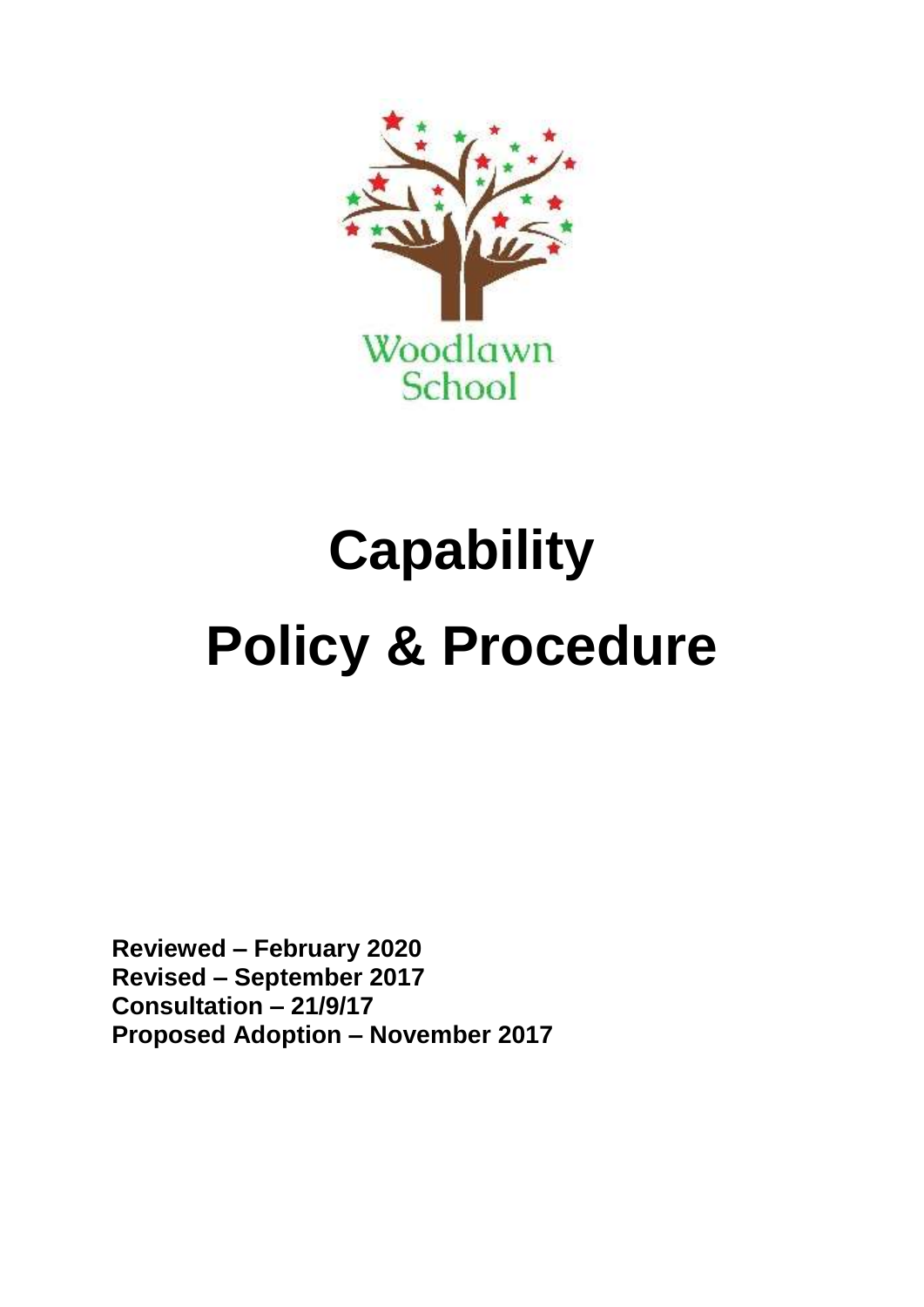# **Capability Policy**

The Governing Body of Woodlawn School adopted this policy and procedure on example on the subject to periodic review.

This policy and procedure is aligned with the objectives and principles contained within the Schools Managing Staff Performance - Policy Statement.

#### 1. **Purpose and Scope**

- 101 This policy sets the arrangements that will apply when employees fall below the levels of competence that are expected of them as set out in their job description.
- 102 The policy applies to all categories of employees directly employed by school who work under a contract of employment except where such employees are undergoing a probationary period<sup>1</sup> of employment.
- 103 The purpose of this policy is to assist employees whose performance gives cause for concern to achieve the necessary improvement.

104

It is expected that initial entry to this policy will be at the informal stage and based on evidence arising from the appraisal support plan. However, where the school has identified a significant detrimental impact on pupil education the formal stage may be instigated.

105

1

This policy will be applied fairly and consistently good practice, particularly that advocated by the Advisory, Conciliation and Arbitration Service (ACAS) and taken without regard to a person's race, age, disability, gender, sexual orientation, gender identity, religion, marital status, pregnancy/maternity, belief or position within the school.

## 2. **Application of the policy**

- 201 This policy relates exclusively to the capability of employees where there are serious concerns regarding performance that the separate appraisal process has been unable to address.
- 202 Where circumstances lead to the capability policy being invoked the employee's appraisal cycle will be suspended and the employee will be notified in writing by the Headteacher of this action. The letter will advise that the employee's performance will now be managed under the school capability procedure and the implications of this action.
- 203 The School may seek the advice of the Schools Link HR Business Partner when considering the use of this policy. In cases relating to teaching and learning it may

<sup>&</sup>lt;sup>1</sup> Note: Teachers are not subject to a probationary period.

POL005 - Model Whole School Capability Policy & Procedure V5 – SEPTEMBER 2017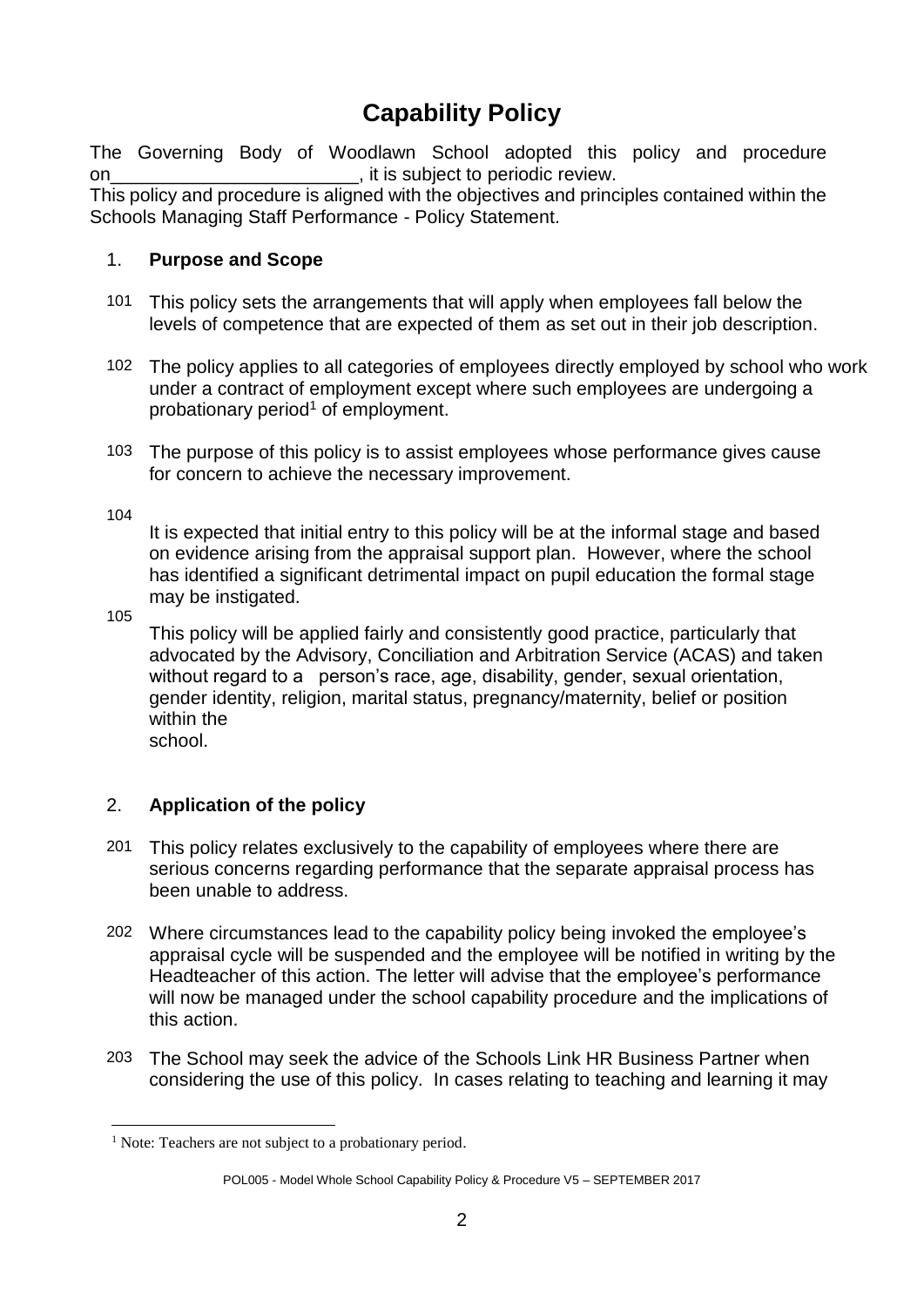also seek advice from an external advisor (i.e. member of school improvement team).

204 Where through this policy the identified concerns are successfully addressed the capability procedure will cease and the appraisal process will re-start.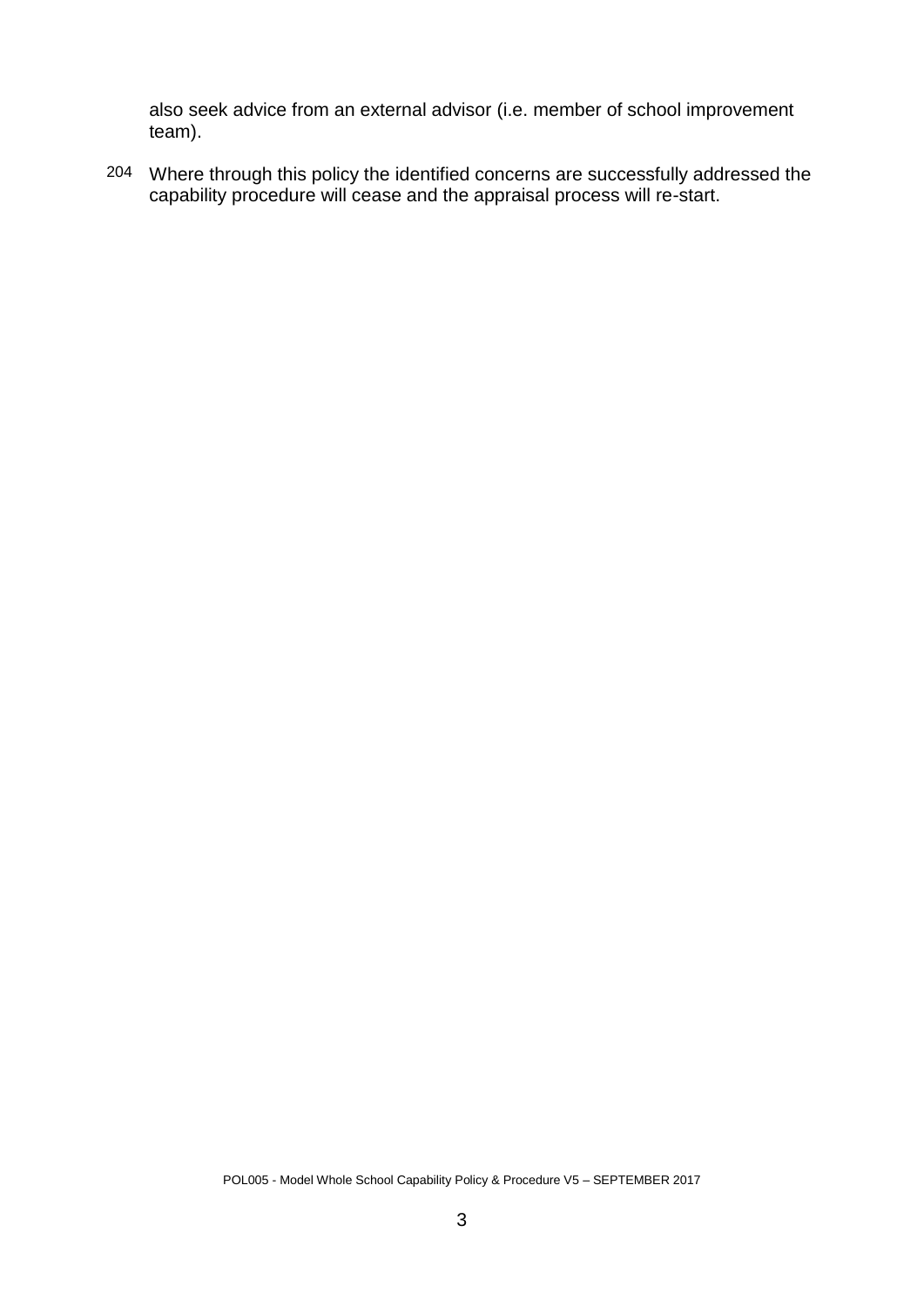# **Capability Procedure**

## 1. **Entry into Capability**

101 Where through the schools appraisal process the appraiser has identified serious concerns in performance, that the appraisal process is unable to address, they will refer the matter to the Headteacher. Where the case relates to the Headteacher the Governing Body will access advice from their external advisor or Manager of the HR Advisory Service. In such circumstances should the procedure be used then the lead role will be carried out by a designated person.

Based on the information received the Headteacher will either;

- a. advise the appraiser of additional supportive actions that can be taken within the appraisal cycle; OR
- b. determine there is a cause for concern requiring the appraisal policy to be suspended and the capability policy and procedure to be invoked.
- 102 Where (b) is proposed the Headteacher will seek guidance on the procedure from their school link HR Business Partner.
- 103 The employee will be notified in writing by the Headteacher that the appraisal system will be suspended and the implications of this action, confirming their performance will instead be managed under the capability procedure. In addition the employee will be reminded of their ability to contact their Trade union/Professional Association for advice.
- 104 It is expected that cases will enter this procedure at the informal stage.
- 105 It is recognised that in extreme circumstances it may be necessary to enter at the formal stage of this procedure. Examples of such circumstances are jeopardy of pupils' education, risk to organisation or failure to comply with the procedure. This action should not take place without first seeking advice and giving full consideration to the circumstances.

#### 2. **Informal measures**

- 201 The first steps in attempting to improve performance are to identify the reasons or causes of the problem and consider any positive support that can be provided. Where applicable, information relating to the problem identified may be obtained from the school appraisal arrangements.
- 202 Informal measures of providing additional management support can be beneficial in addressing concerns about an employee's performance; therefore this option should be explored before moving to Formal Measures.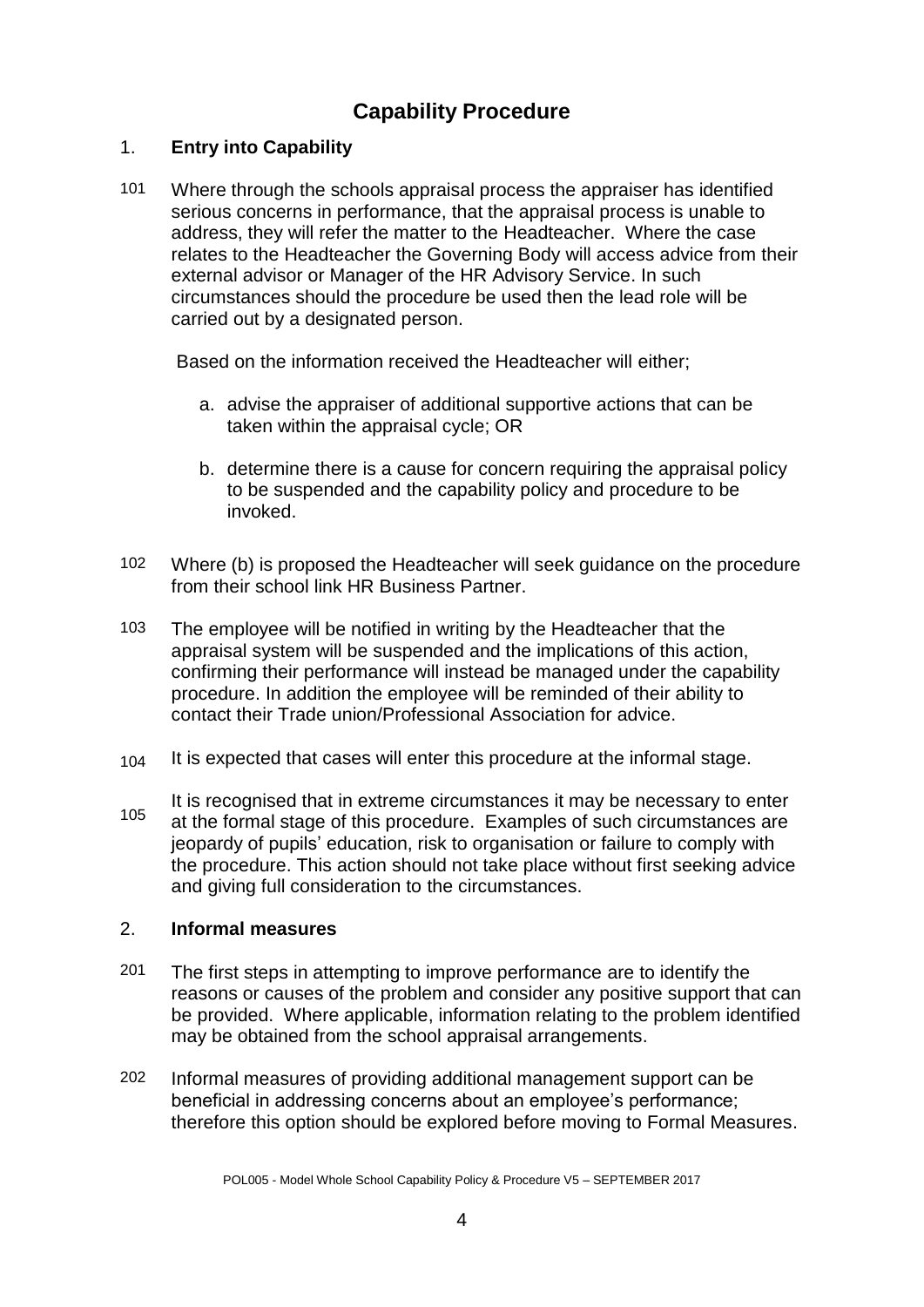It is for the Headteacher to determine the time period. It should be reasonable and proportionate, but not excessively long, and should provide sufficient opportunity for an improvement to take place. A review meeting should be held at a mid point of any informal support plan.

- 203 Additional management support could include the facility to observe good practice, advice from an experienced colleague or line manager, having a mentor or access to appropriate training or resources. The employee may be able to suggest other methods of support they feel would assist them. This list should not be seen as exhaustive or a requirement but gives an indication of the types of support a Headteacher may consider providing.
- 204 An initial meeting should be arranged to allow discussions between Headteacher and employee to take place in an open and constructive atmosphere and should be regarded as part of the normal working routine. The employee should be encouraged to seek advice from their Trade Union/Professional Association. Where the employee requests they may be accompanied by their Trade Union/Professional Association.
- $205$  The specific aim of these discussions will be to identify ways in which the employee can be encouraged and helped to improve performance. The employee should be provided with a copy of this Policy/Procedure document.

This meeting will provide an opportunity for:

- the Headteacher to clearly identify and illustrate the areas of concern;
- the employee to respond to the concerns outlined;
- the employee to acknowledge their own responsibility to fully engage with the procedure and improve their own performance;
- the Headteacher to outline the standards of performance required to exit the capability procedure;
- identification of any difficulties which may be preventing satisfactory performance;
- confirmation of the level of support which will be provided during the period of review;
- agreement of a reasonable timescale for monitoring and date for a performance review.
- 206 Support or guidance external to the School may be enlisted if deemed appropriate by the Headteacher. Example - maths consultant from LA or outstanding teacher of maths from another school.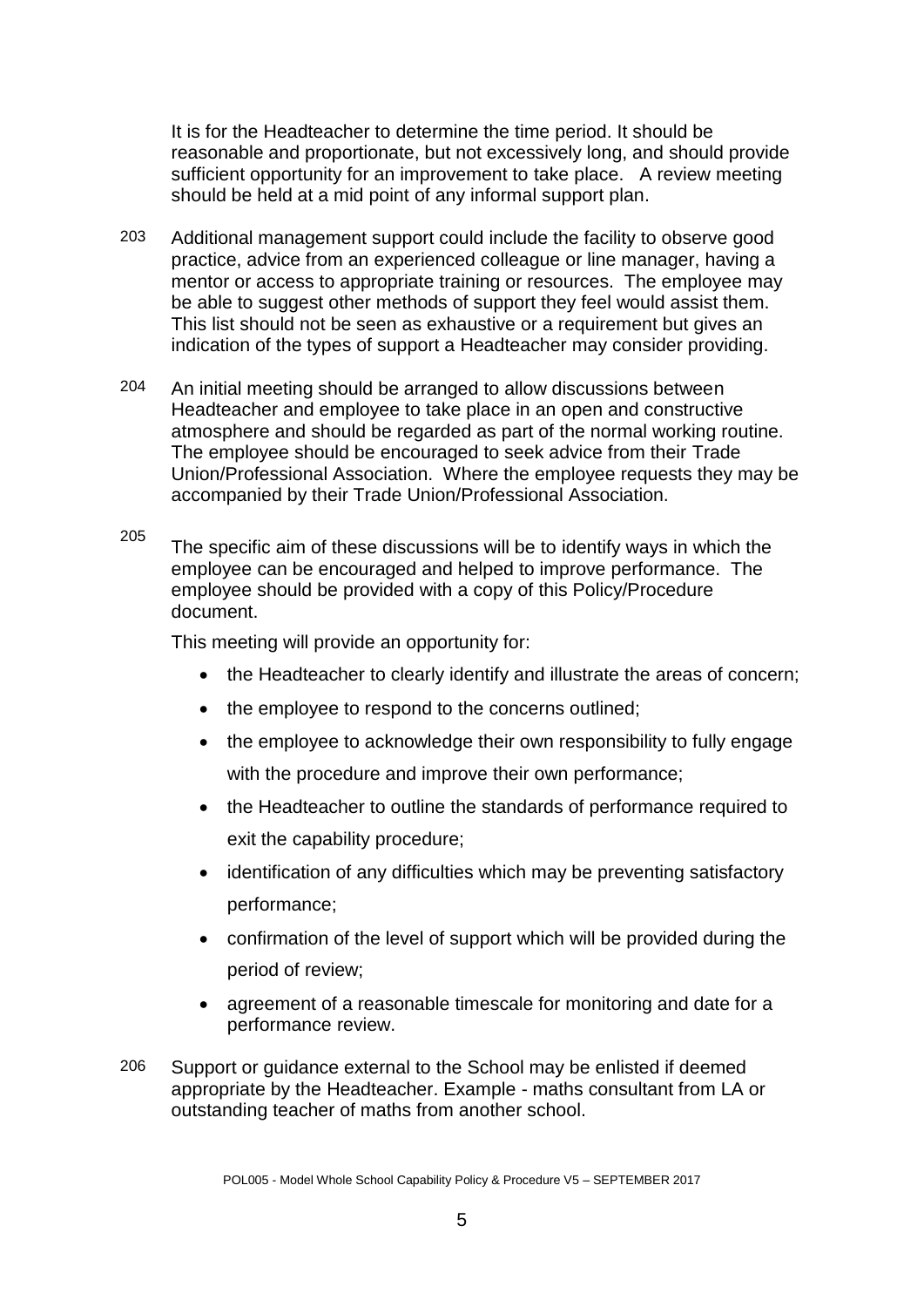- 207 The Headteacher should confirm in writing to the employee the required improvements and how they will be measured, a programme of support, as well as the timescale over which improvement is to be achieved. In addition any points raised by the employee will be recorded. The detail should also be collated into the form of an action plan. (An example is at Annex 3)
- 208 Regular monitoring and feedback should take place during the period given for improvement, with the manager meeting with the employee at least fortnightly. At the end of the agreed review period the Headteacher should meet with the employee concerned to discuss the extent to which the performance has improved the need to sustain the performance and any outstanding areas of concern. A brief written record of this meeting and the outcomes arising from it should be kept<sup>2</sup>.
- 209 It is likely that the vast majority of cases will be resolved with this Informal Stage and it will only be necessary to proceed to the Formal Stage in those cases where advice and additional management support have not achieved the required improvement.
- 210 Where it has not been possible to eliminate concerns about an employee's performance by informal means or improvement has not been sustained Formal Measures may be taken.
- 211 The decision to move on from informal measures lies with the Headteacher. It is recommended that advice be sought from the School Link HR Business Partner before moving to the formal stage. It may also be appropriate to consult with the school's external advisor dependent on the nature of the concerns.

## 3. **Notification of Formal Capability Meeting**

- 301 A letter should be issued to the employee on behalf of the Headteacher providing a minimum of 5 standard working days notice to the formal capability meeting. The letter of notification will contain sufficient information to enable the employee to prepare to answer the case at a formal capability meeting;
	- the concerns about performance and its impact
	- copies of any written evidence;
	- the details of the time and place of the meeting; and
	- their right to be accompanied by a work colleague or a Trade Union/Professional Association representative.

1

<sup>2</sup> See appendix 2 for an example review meeting outcome record sheet.

POL005 - Model Whole School Capability Policy & Procedure V5 – SEPTEMBER 2017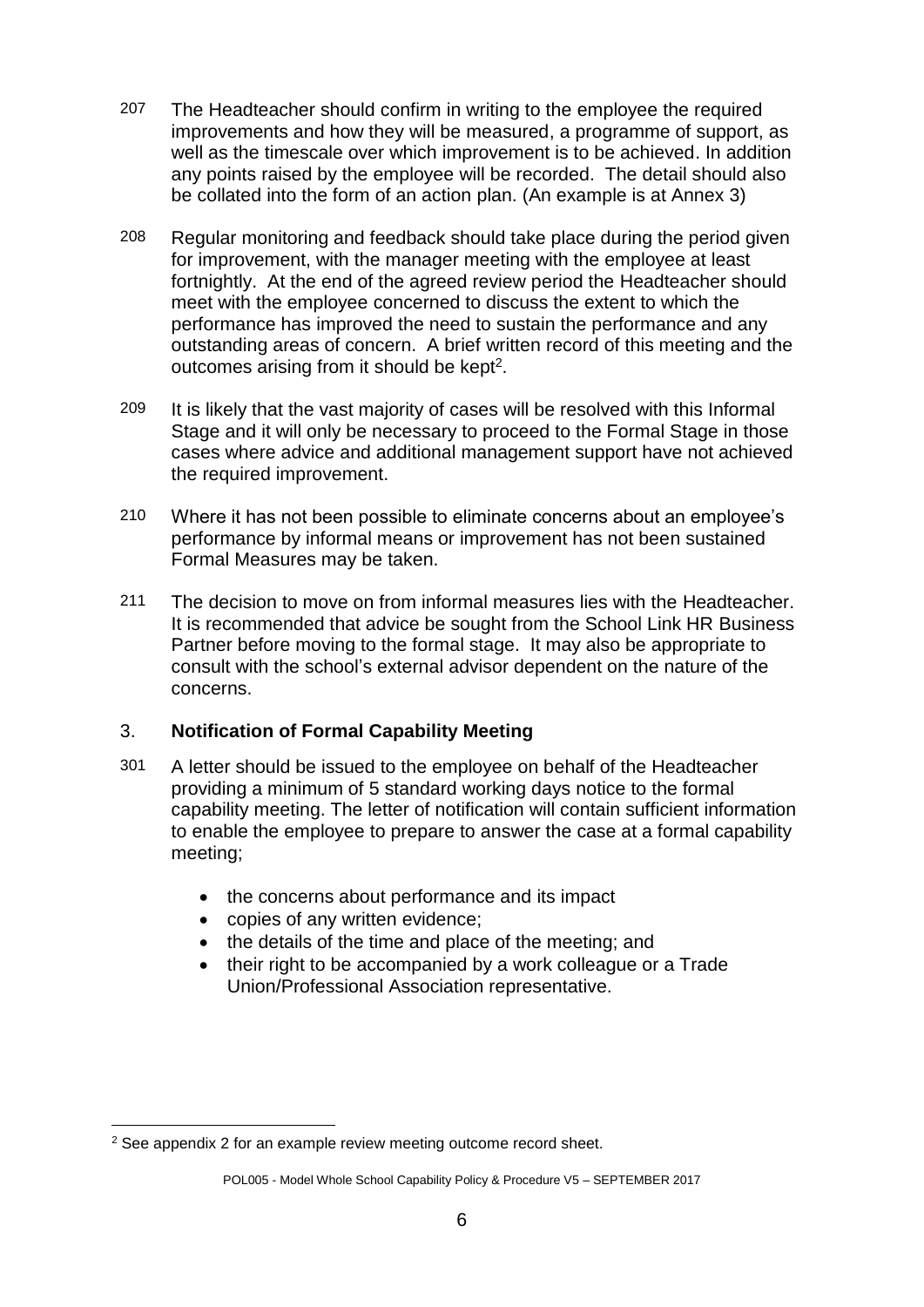#### 4. **The Formal Capability Meeting**

- 401 This meeting is intended to establish the facts relating to the concerns contained within the letter to the employee. It will be conducted by the Headteacher. The School Link HR Business Partner may be in attendance at this meeting.
- 402 The meeting allows the employee, to respond to concerns about their performance and to make any relevant representations. This may provide new information or a different context to the information / evidence already collected.
- 403 The meeting may be adjourned, for example if it is decided that further investigation is needed, or that more time is needed in which to consider any additional information.
- 404 During the meeting, the Headteacher will discuss with the employee:
	- the shortcomings in performance;
	- the improved standard of performance needed to ensure that the employee can be removed from formal capability procedures
	- the timetable for improvement and explain how performance will be monitored and reviewed. The timetable will depend on the circumstances of the individual case but in straightforward cases could be between six and twelve weeks. It is for the Headteacher to determine the set period. It should be reasonable and proportionate, but not excessively long, and should provide sufficient opportunity for an improvement to take place; and
	- support, training or guidance that will be available to help the employee improve their performance;
	- that unsatisfactory improvement within the set period will mean the continuation of the stages within the procedure
	- the setting of revised action plan focused on the specific weaknesses that need to be addressed, any success criteria that might be appropriate and the evidence that will be used to assess whether or not the necessary improvement has been made;

The Headteacher will ensure notes are taken of any formal meetings and shared with all parties

405 The employee will be informed in writing (within 5 standard working days) of the matters covered in the bullet points above and given information about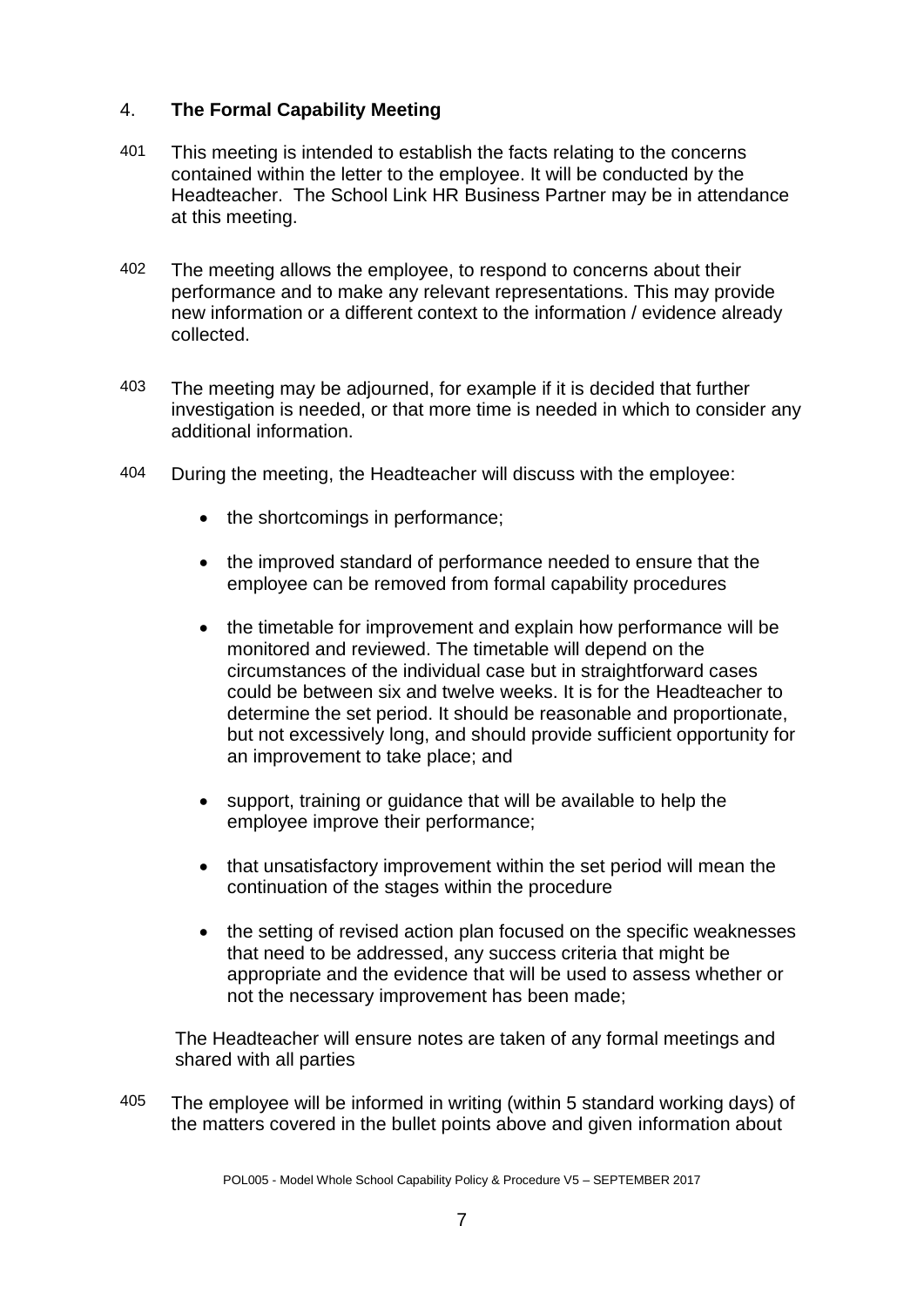the timing and handling of the review stage. This may take the form of an action plan in line with example at (appendix 2). The employee may submit additional suggestions to the plan and the Headteacher should consider their inclusion. Where the employee does not accept any points within the plan they may record their comments on the document. Final copies will be shared with all parties.

#### 5. **Monitoring and review period following the capability meeting**

501 A performance monitoring and review period will follow the formal capability meeting. Formal monitoring, evaluation, guidance and support will continue during this period. The employee will be invited to a formal review meeting.

#### 6. **Formal review meeting**

- 601 As with initial capability meetings, at least 5 standard working days' written notice will be given and the notification will give details of the time and place of the meeting and will advise the employee of their right to be represented by a work colleague, a Trade Union/Professional Association representative. The school Link HR Business Partner may be in attendance at this meeting.
- 602 If the Headteacher is satisfied that the employee has made sufficient improvement, the capability procedure will cease and the appraisal process will re-start. In other cases:
	- If some progress has been made and there is confidence that more is likely, it may be appropriate to extend the monitoring and review period;
	- If no, or insufficient improvement has been made during the monitoring and review period, the employee will be advised the matter will be referred to governors for their consideration.
- $603$  As before, notes will be taken of formal meetings and a copy sent to the employee and Trade Union/Professional Association representative. Once the meeting has concluded the employee will be informed in writing (within 5 standard working days) of the matters covered at this meeting providing information about any additional further monitoring and review period proposed.

Should the outcome of the review be referral to governors the employee will be invited to a decision meeting as set out below.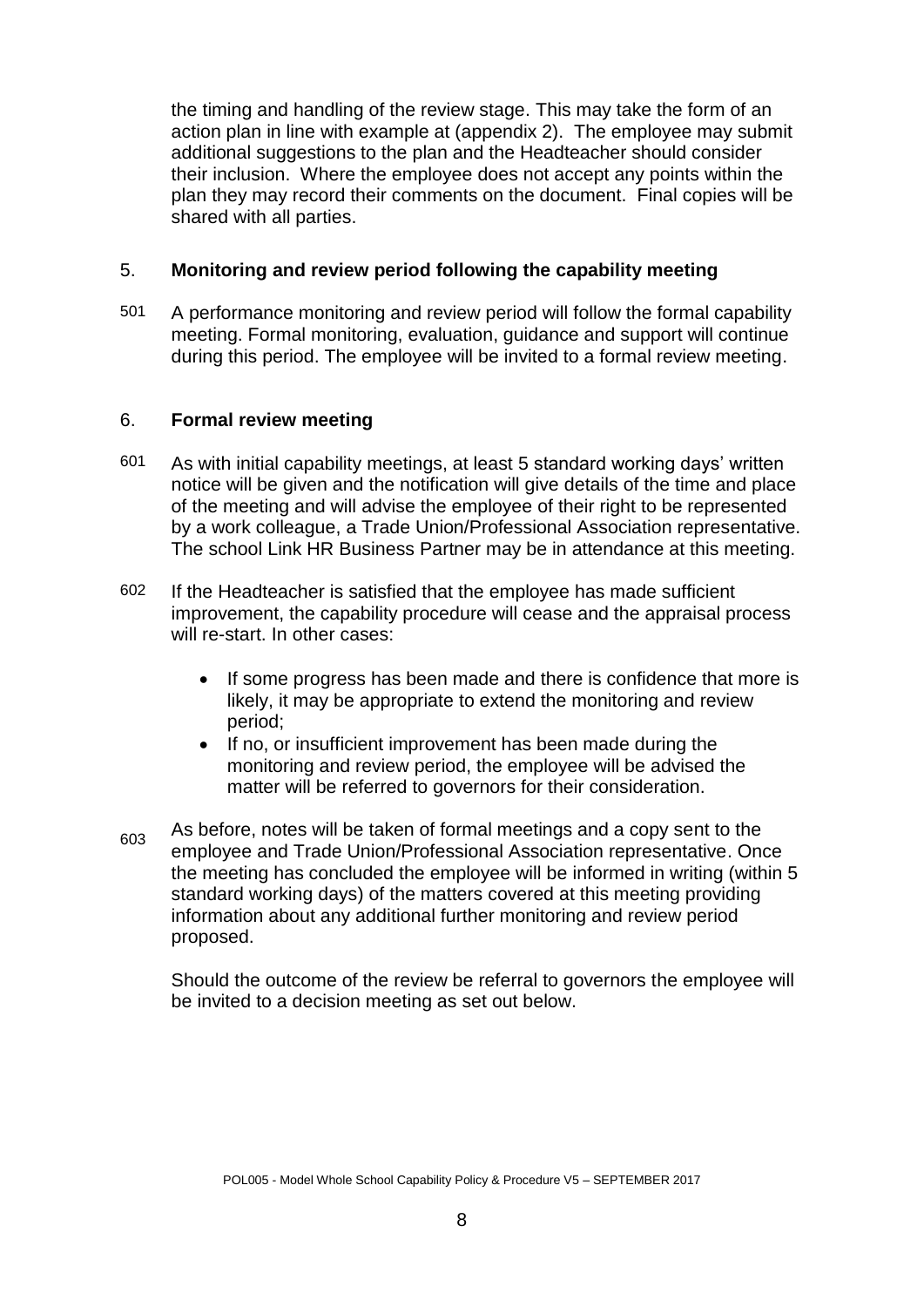#### 7. **Decision meeting**

- 701 Such persons or panel members as designated by the Governing Body's Standing Orders will carry out their official duties at all hearings and appeals under this policy & procedure and in accordance with relevant statutory requirements. Advice will be sought from the appropriate service provider, such as Governor Services as necessary, to ensure compliance with these requirements.
- 702 At least 10 standard working days' written notice will be given and the notification will give details of the time and place of the meeting and will advise the employee of their right to be represented by a work colleague or a Trade Union/Professional Association representative.
- 703 The following sanctions are available for consideration as part of the process.

| Level of sanction | Period sanction remains live                                                                                                                                              |
|-------------------|---------------------------------------------------------------------------------------------------------------------------------------------------------------------------|
| Level one warning | A formal written warning which will<br>expire after a period of 6 months                                                                                                  |
| Level two warning | A formal written warning will expire<br>after a period of 12 months.                                                                                                      |
| Final warning     | A formal final written warning will<br>expire after a period of 18 months.                                                                                                |
| <b>Dismissal</b>  | Where there is failure to improve or<br>change in the timescale set or the<br>matter is sufficiently serious the<br>employee may be dismissed with<br>appropriate notice. |

- 704 When considering the level of sanctions the following factors should be considered
	- the information presented to the panel
	- the severity/impact of the underperformance
	- whether the employee has any warnings in place
	- any mitigating factors
	- whether the proposed outcome is reasonable given all of the circumstances.
- 705 Once the meeting has concluded the employee and where applicable Trade Union/Professional Association representative, will be informed in writing (within 5 standard working days) of the matters covered at this meeting, outcomes arising from it, as well as accompanying action plan as follows: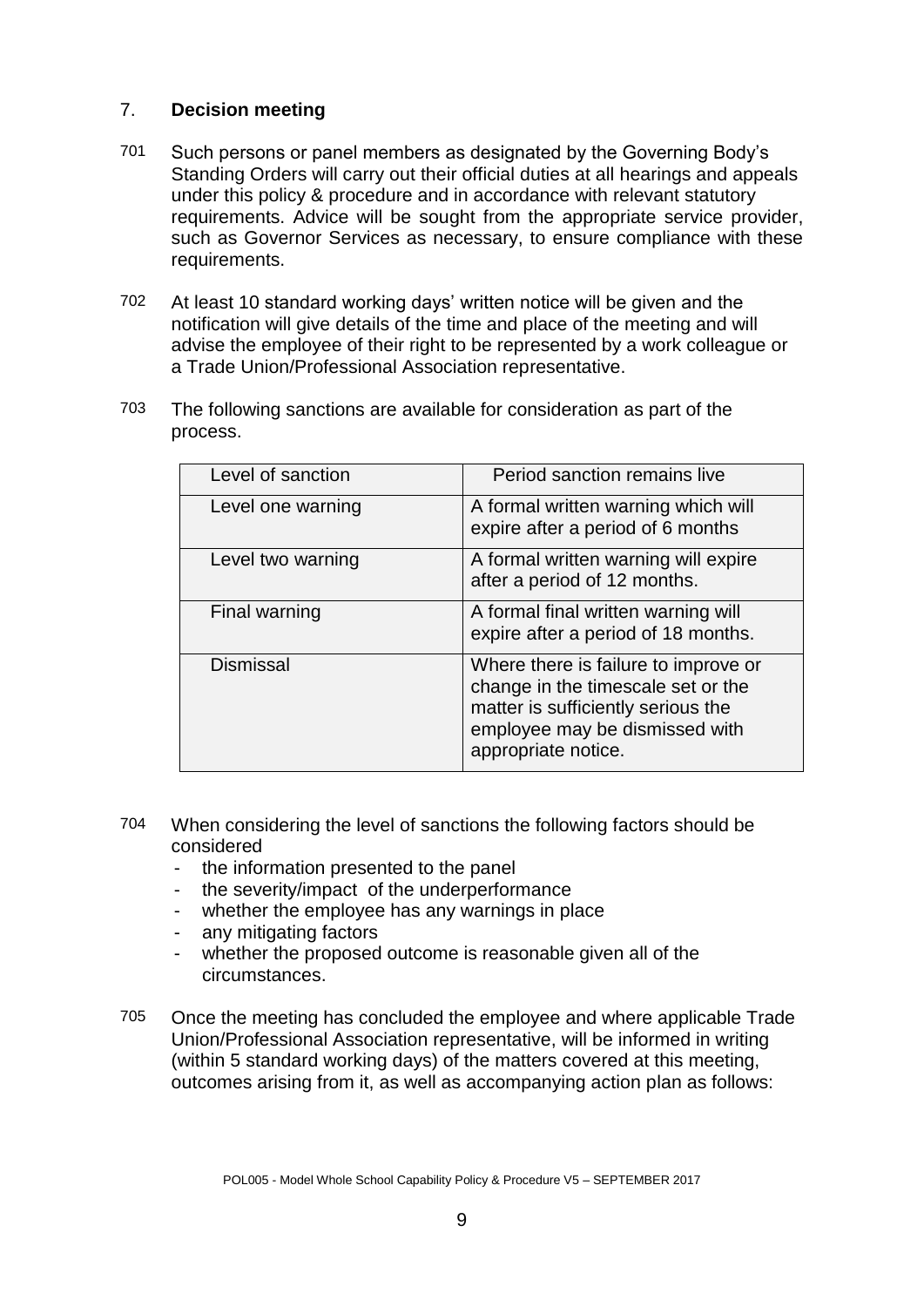- the elements of the employees performance that remain a concern;
- any improvements that have been made and the need to sustain them;
- decision reached including any sanctions, any action plan, further review if appropriate;
- reasons for reaching this decision;
- right to appeal.
- 706 Where dismissal is the outcome the written correspondence will also contain:
	- the reasons for the dismissal.
	- the date on which the employment contract will end,
	- the appropriate period of notice
	- $\bullet$  right of appeal.
- 707 An employee wishing to appeal must do so in writing to the Clerk to Governors c/o the school within 5 standard working days of receiving the letter confirming the outcome of the decision meeting. This correspondence from the employee will set out at the same time the grounds for such an appeal.
- 708 The employee should take care to outline the grounds for their Appeal to ensure there is no undue delay in organising an Appeal Hearing. Where there is insufficient clarity as to the grounds of the Appeal, the Chair of the Appeal Panel reserves the right to seek such clarification, prior to arranging the Appeal Hearing. It is the responsibility of the Chair of the Appeal Panel, working with their supporting HR Business Partner, to communicate (via the Clerk to Governors) in writing with the employee, where further clarification is required.

#### 8. **Appeal**

- 801 The appeal will be dealt with impartially by 3 members of the governing body in relation to any formal sanctions (including that of dismissal) issued through this procedure.
- 802 At least 10 standard working days' written notice will be given and the notification will give details of the time and place of the appeal meeting and will advise the employee of their right to be represented by a work colleague, a Trade Union/Professional Association representative.

803 Options for the Appeal Panel to consider as an outcome arising from an Appeal are as follows: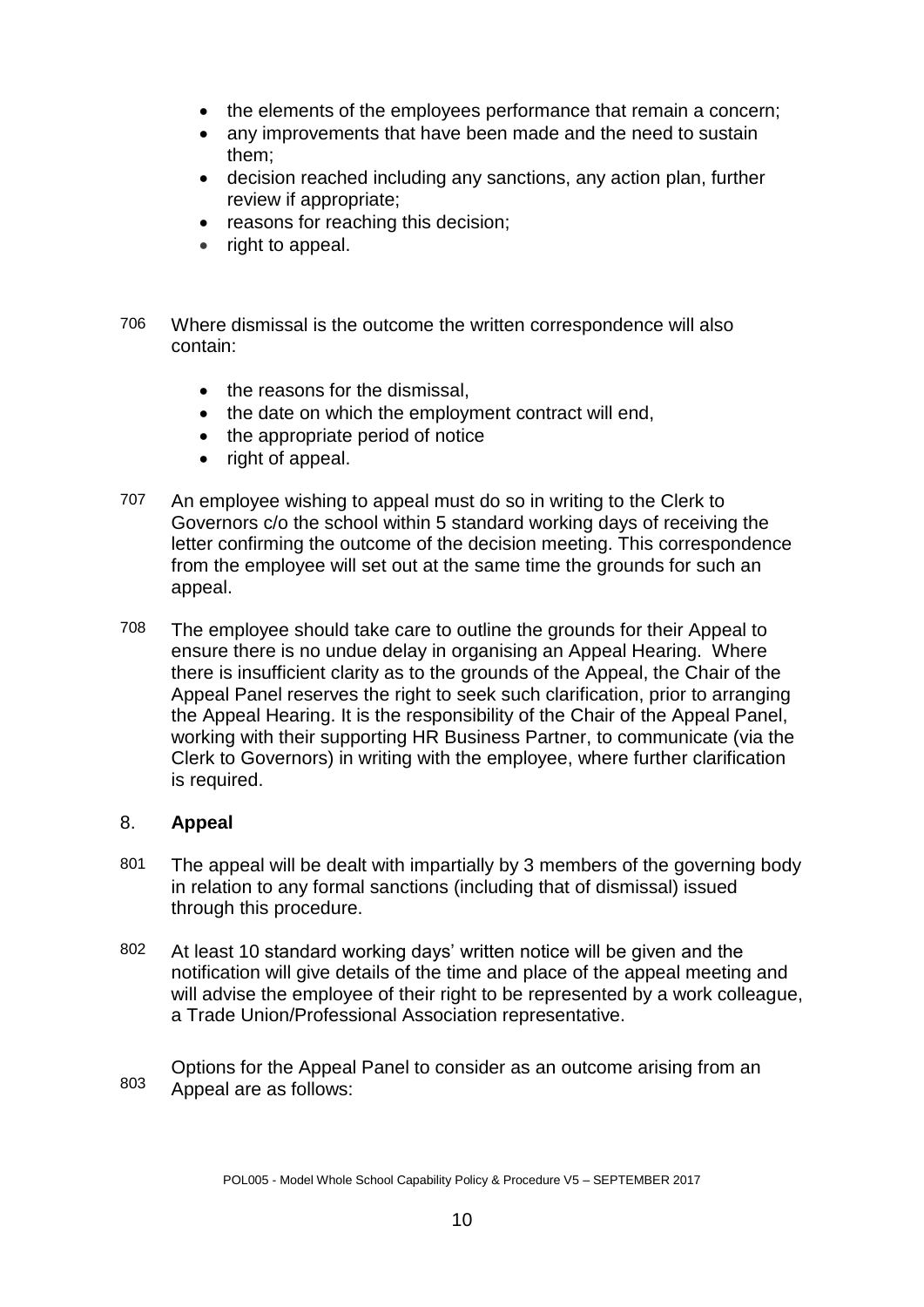- Appeal is unfounded no further action is required, original outcome from earlier decision meeting stands
- that after thoroughly exploring the issues raised at the Appeal Hearing the Panel believe it is appropriate to change the previous decision issued<sup>3</sup>, perhaps on grounds of information not available at the original/earlier Hearing, the level of sanction given, or inconsistency.
- 804 The employee will be informed in writing of the results of the appeal hearing as soon as possible (within 5 standard working days) of the matters covered at this meeting and their outcome. The decision of the appeal panel is final.

#### 9. **Re entry to capability measures at future date**

901 Employees who have been subject to this policy and procedure may be re entered into the procedure at the stage previously reached<sup>4</sup>. This may occur in cases where the employee's performance falls below the agreed standard during a 12-month period from the date the procedure was halted.

#### 10. **Capability of Trade Union/Professional Association Representatives**

1001 Although the same capability standards will apply to trade union/professional association representatives as are applied to all other employees, no formal action should be taken until a senior trade union/professional association representative (or permanent official) has been informed of the circumstances of the case.

#### 11. **Employee Support**

1

1101 In cases of capability it is important that consideration be given to appropriate support for the employee, for example the use of a mentor to support the employee<sup>5</sup> in their efforts to improve. The mentor's role must be distinct and not be part of the monitoring progress. In addition employees should be encouraged to access support outside of that available from the school such as their trade union/professional association.

<sup>&</sup>lt;sup>3</sup> In accordance with the principles of this policy the Appeal Panel do not have the authority to increase the sanction set at the original hearing.

<sup>&</sup>lt;sup>4</sup> If procedure was previously halted at a formal stage then any subsequent re-entry in a 12 month period would begin at the formal stage, similarly if halted at the informal stage any re-entry would be at this informal stage except in exceptional circumstances outlined elsewhere in the policy.

<sup>5</sup> Mentor could be useful to enable the employee to access a more experienced individual to discuss ideas/methods relating to work/environment in a supportive non judgemental manner.

POL005 - Model Whole School Capability Policy & Procedure V5 – SEPTEMBER 2017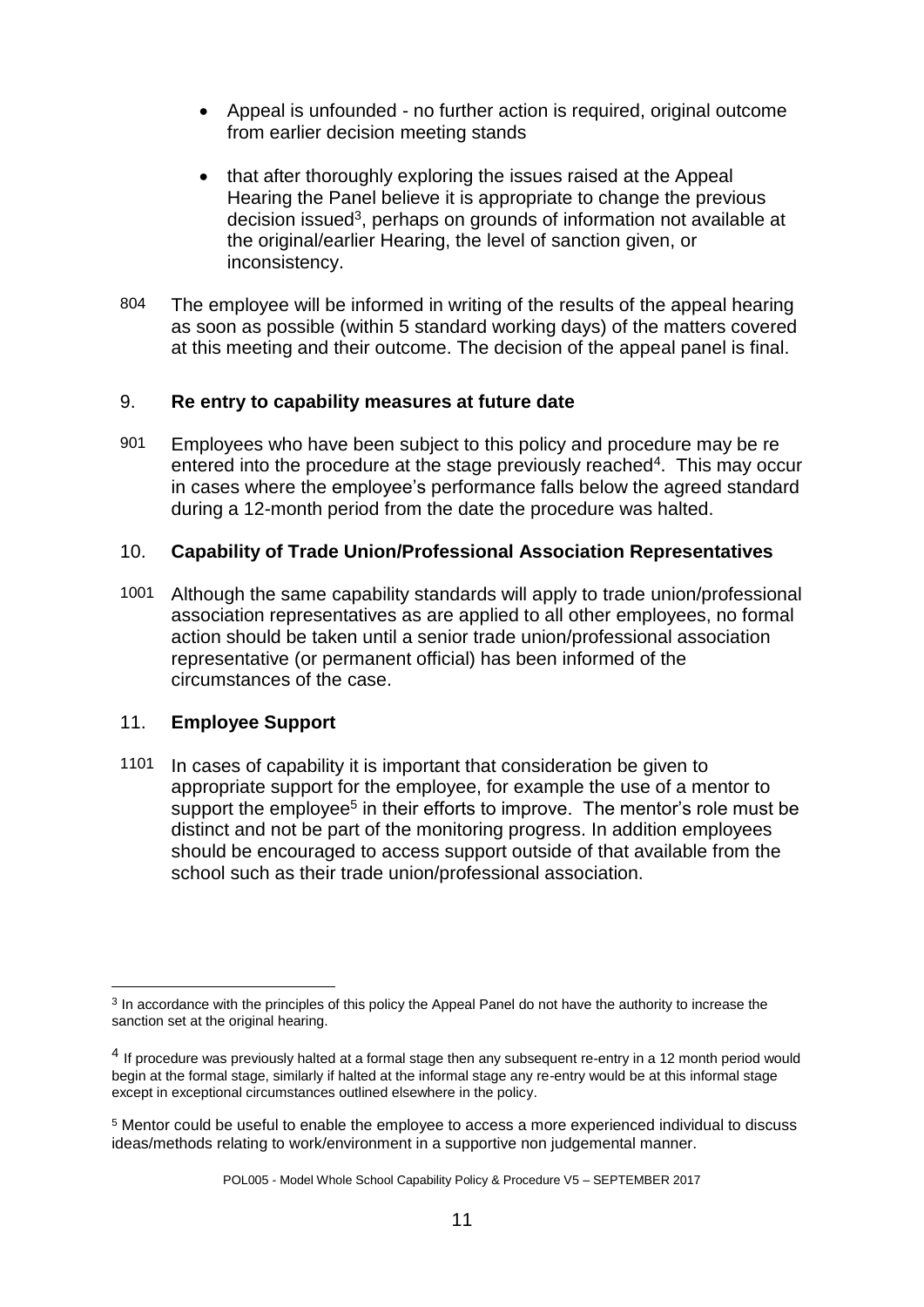#### 12. **Sickness absence during procedure**

- 1201 If sickness absence appears to have been triggered by the commencement of capability procedures the case should be referred to the Occupational Health Unit. In a case of long term absence it may be necessary to run the attendance management procedure. .
- 1202 Absences should not cause unreasonable delay to any part of the procedure. Supportive Steps should be taken to enable the employee to attend. However, where the employee is unable to attend, meetings may proceed in the employee's absence after seeking advice from the schools link HR Business Partner.

#### 13. **Confidentiality**

1301 All parties taking part in proceedings will, in accordance with this Policy & Procedure, maintain confidentiality at all times during the process.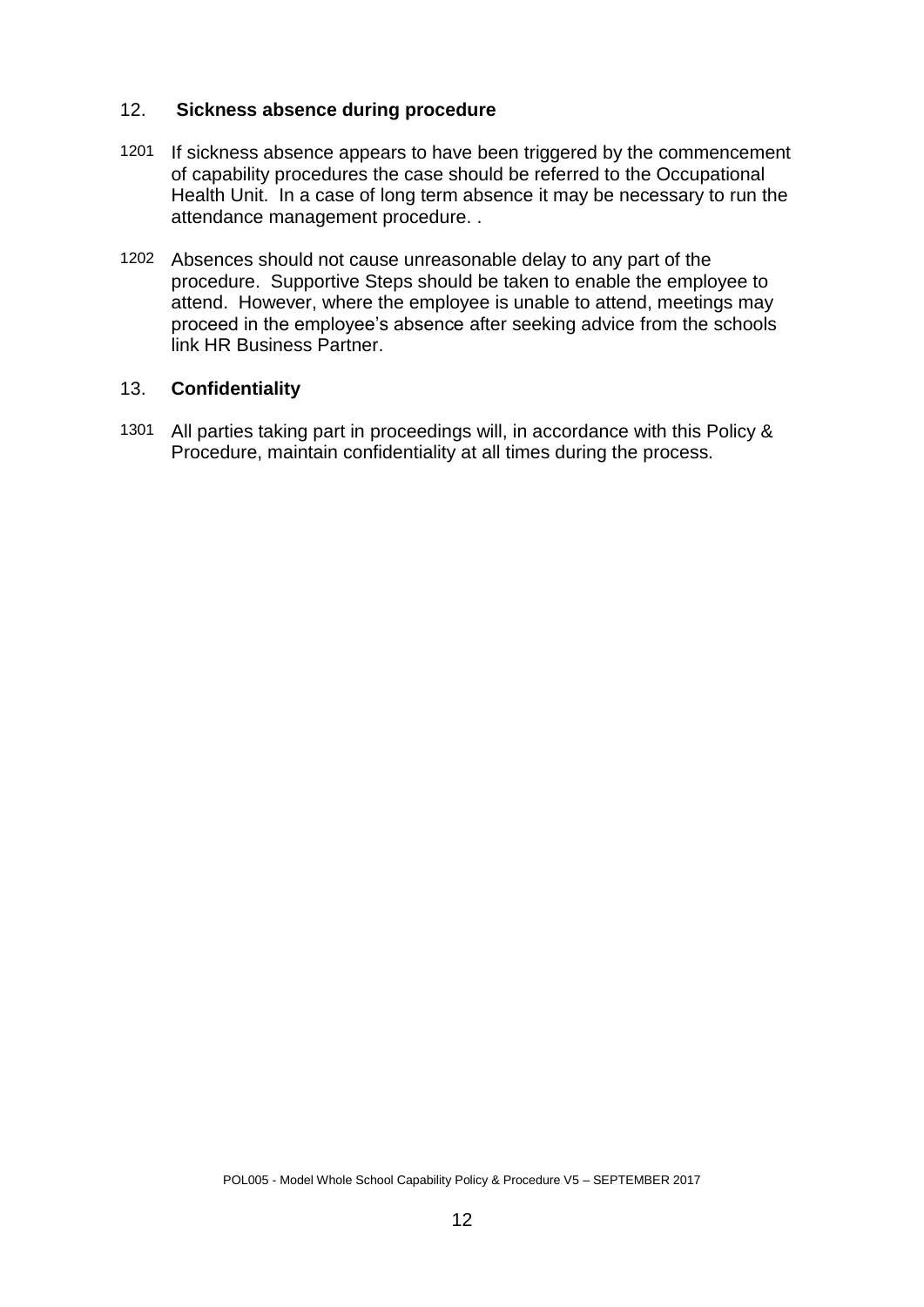#### **Annex 1 Review Meeting Outcome**

**Employee Name: Manager Name: Manager Name: Manager Name: Manager Name: Manager Name: Manager Name: Manager Manager Manager Manager Manager Manager Manager Manager Manager Manager Manager** 

**Date:**

#### **Assessment of the Postholder's Ability to Carry Out Duties**

(including any action taken, any issues raised by the individual, any additional support and training agreed) continue overleaf if required

**Targets/timescale/measurement** (continue overleaf if required)

**The above has been discussed with the postholder, they have been made aware of the required standard and informed of areas where improvement is sought.**

**Manager signature Name** Name

Postholder signature **Name** *(to confirm discussion took place)* 

**I agree/disagree with the comments above Comments/Reasons**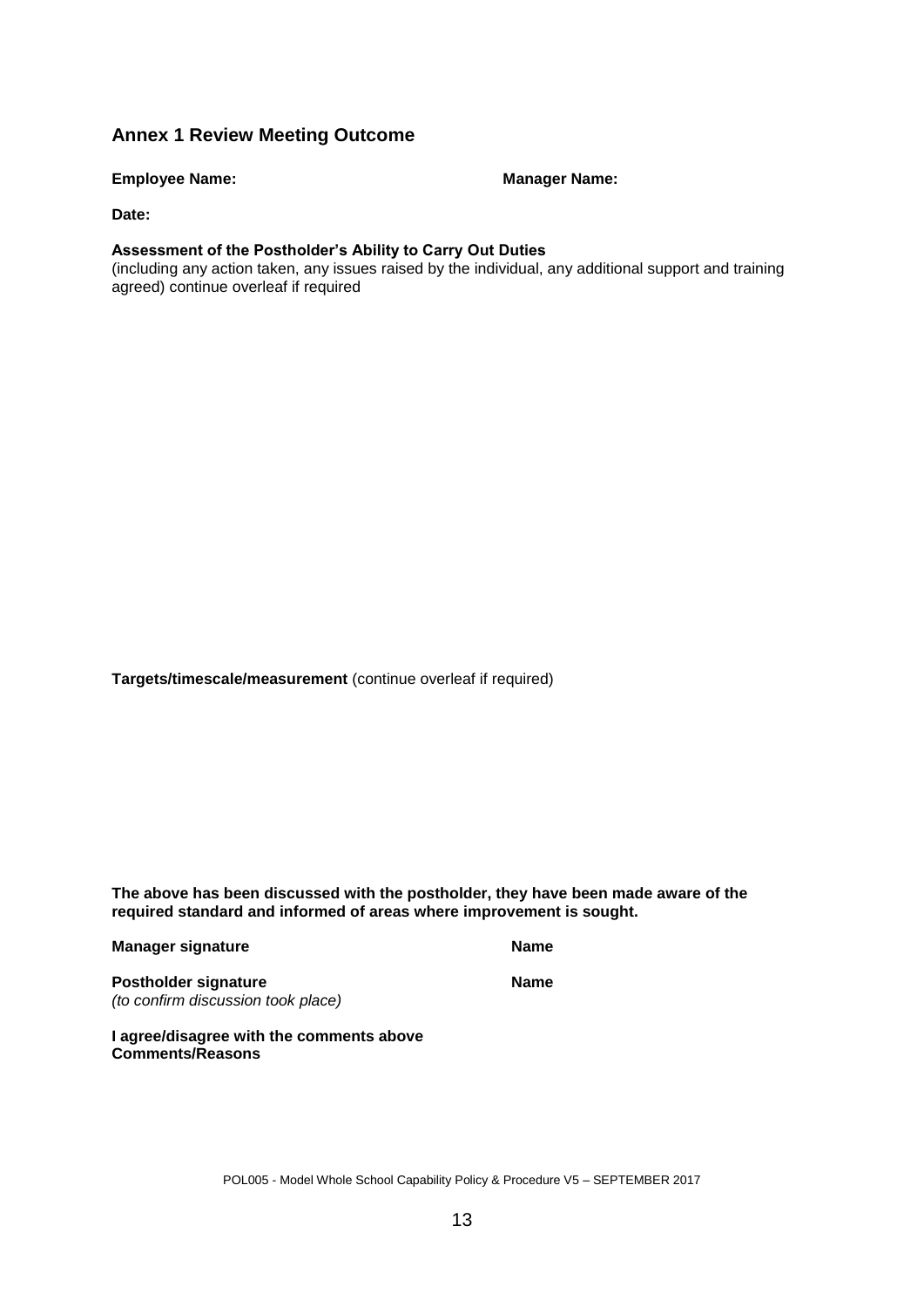# **Annex 2 Sample Action Plan showing detail required**

# Employee Name: We are also a state of the state of the Manager Name: Manager Name: Manager Name:

This action plan will cover the period from (Date) and conclude on (Date)

| <b>Cause for concern</b>     | <b>Improvements</b><br>required and<br>target dates for<br>improvement                                                                                                                                                                      | How will this<br>be<br>measured? | <b>Planned</b><br>review<br>dates<br>(during<br>monitoring<br>period)                                      | Support/<br>training/<br>development<br>to be<br>provided? | Have<br>improvements<br>been met?<br><b>Y/N/Partial</b> | Details of<br><b>Measurements/</b><br>Evidence used in<br>making decision | Time-<br>scale for<br>ongoing<br>review of<br>progress |
|------------------------------|---------------------------------------------------------------------------------------------------------------------------------------------------------------------------------------------------------------------------------------------|----------------------------------|------------------------------------------------------------------------------------------------------------|------------------------------------------------------------|---------------------------------------------------------|---------------------------------------------------------------------------|--------------------------------------------------------|
| Inconsistency in<br>planning | Planning to<br>$\bullet$<br>detail learning<br>outcomes<br>showing<br>progression<br>throughout the<br>week<br>Planning to<br>show what<br>teacher is doing<br>(eg. Modeling)<br>and <b>how</b><br>learning<br>outcomes will<br>be achieved | Monitoring of<br>planning        | Friday [date]<br>and every<br>Friday<br>thereafter<br>until end of<br>review<br>period on<br>Friday [date] | Support from<br>KS1 manager<br>and/or DHT                  |                                                         |                                                                           |                                                        |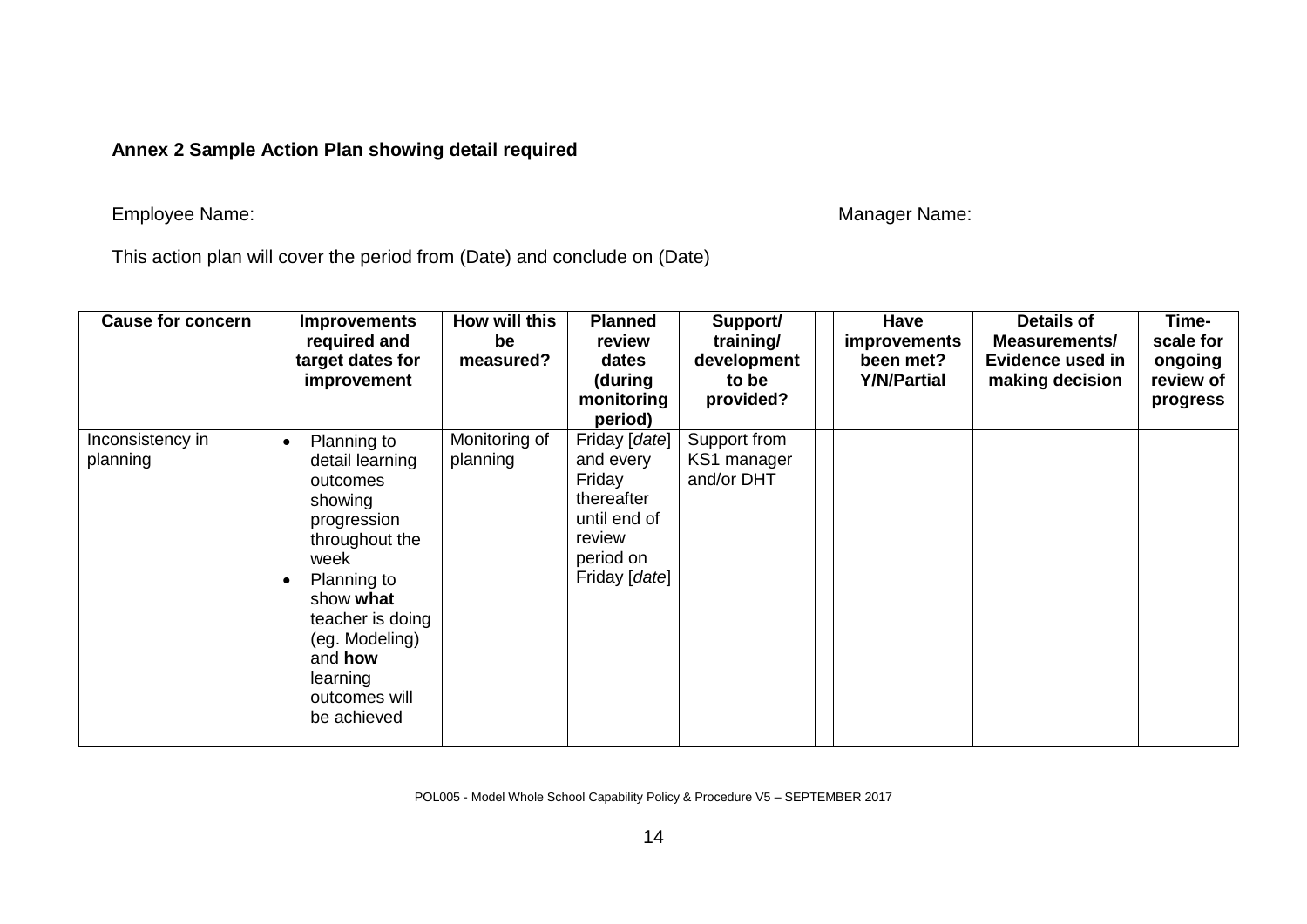| Inconsistent in<br>adhering to planning                                  | Planning to be<br>$\bullet$<br>followed to<br>ensure children<br>are taught the<br>skills to make<br>progress                                                                                                                                                                            | Lesson<br>observations                                                           | Every 2<br>weeks w/b<br>[date]<br>[date]<br>[date]                                   |                                                                                                                                  |  |  |
|--------------------------------------------------------------------------|------------------------------------------------------------------------------------------------------------------------------------------------------------------------------------------------------------------------------------------------------------------------------------------|----------------------------------------------------------------------------------|--------------------------------------------------------------------------------------|----------------------------------------------------------------------------------------------------------------------------------|--|--|
| Limited differentiation<br>in teaching and<br>children's books           | Learning needs<br>$\bullet$<br>of all abilities<br>catered for<br>especially<br>providing<br>suitable<br>challenge for<br>'more able'<br><b>Differentiation</b><br>$\bullet$<br>observed in<br>lessons and<br>pupil books<br>Lessons graded<br>$\bullet$<br>as satisfactory<br>or better | Monitoring of<br>planning<br><b>Book</b><br>scrutinies<br>Lesson<br>observations | As above<br>Every 2<br>weeks w/b<br>[date]<br>[date]<br>[date]<br>[date]<br>As above | Observe good<br>and<br>outstanding<br>teachers both<br>within school<br>and in other<br>schools in the<br><b>Local Authority</b> |  |  |
| Limited appropriate<br>Assessment for<br>Learning strategies in<br>place | Learning<br>$\bullet$<br>outcomes are<br>specific, child<br>friendly and<br>appropriate to task                                                                                                                                                                                          | Lesson<br>observations                                                           | Every 2<br>weeks w/b<br>[date]<br>[date]<br>[date]                                   | Observe good<br>and<br>outstanding<br>teachers both<br>within school<br>and in other                                             |  |  |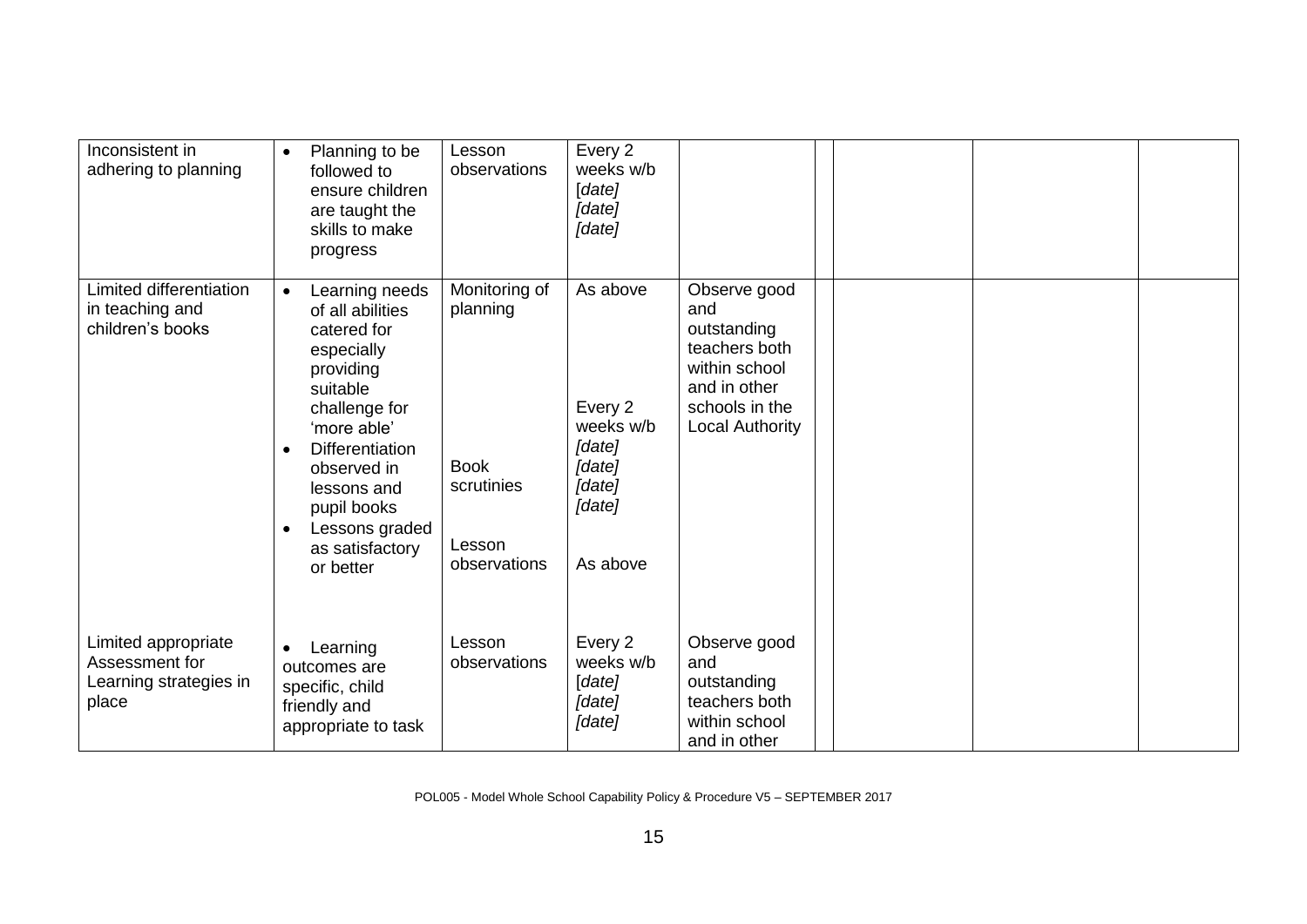| Success criteria<br>linked to learning<br>outcomes<br>Marking and<br>feedback includes<br>AFL strategies<br>Pupils know<br>what they are<br>learning, what they<br>need to do to<br>achieve it and how<br>they can improve<br>Teacher feed<br>$\bullet$<br>back is written in<br>school script<br>Lessons graded<br>as satisfactory or | <b>Book</b><br>scrutinies<br><b>Discussions</b><br>with children | Every 2<br>weeks w/b<br>[date]<br>[date]<br>[date] | schools in the<br>Local Authority |  |  |  |
|----------------------------------------------------------------------------------------------------------------------------------------------------------------------------------------------------------------------------------------------------------------------------------------------------------------------------------------|------------------------------------------------------------------|----------------------------------------------------|-----------------------------------|--|--|--|
|----------------------------------------------------------------------------------------------------------------------------------------------------------------------------------------------------------------------------------------------------------------------------------------------------------------------------------------|------------------------------------------------------------------|----------------------------------------------------|-----------------------------------|--|--|--|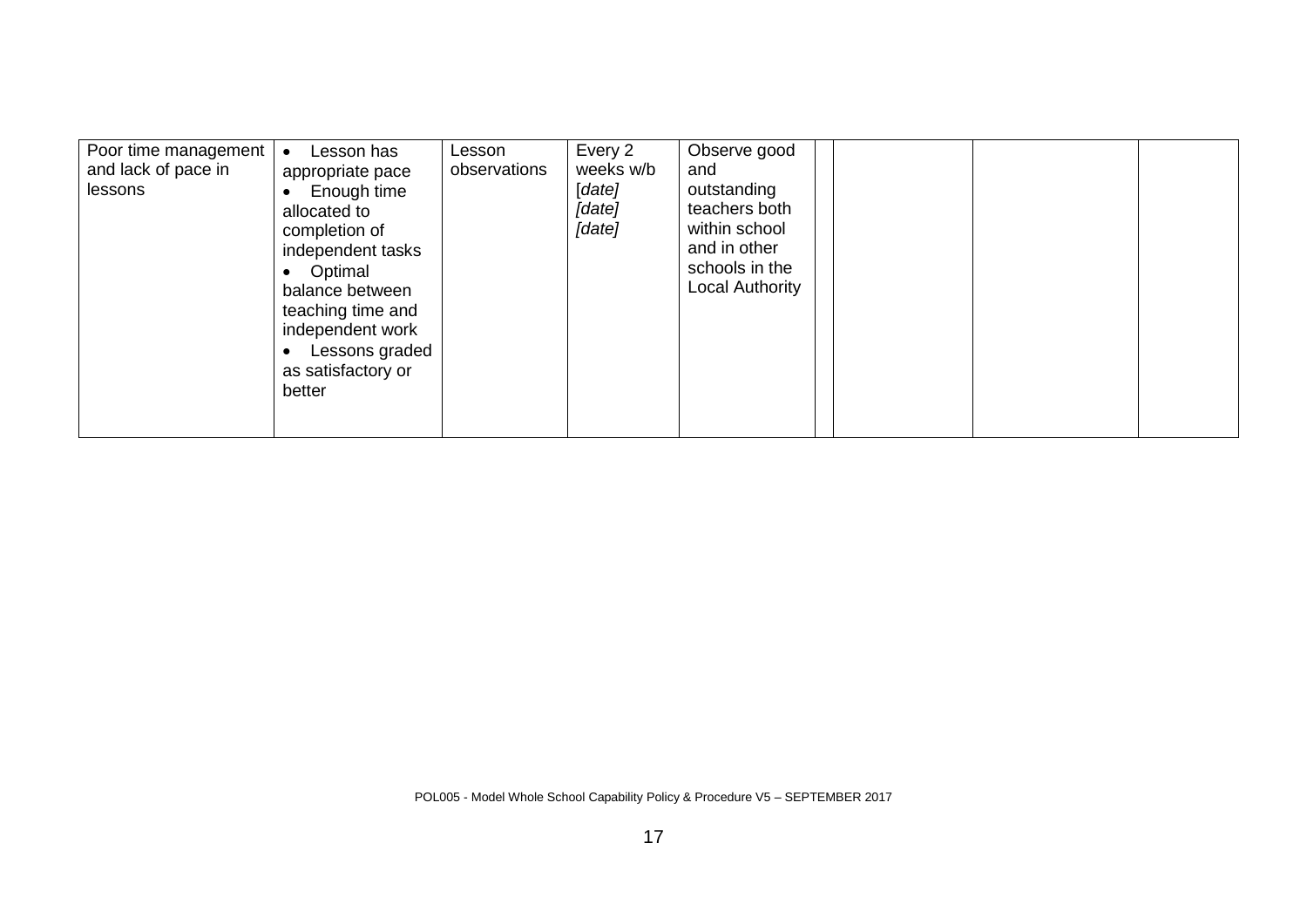| Some pupils are<br>making no progress<br>and some are making<br>limited progress in<br>lesson time | Majority of<br>$\bullet$<br>pupils to make<br>progress during<br>each lesson<br>Develop<br>$\bullet$<br>opportunities for<br>collaborative<br>learning through<br>paired discussion<br>and writing<br>All pupils know<br>$\bullet$<br>what they are<br>learning and how<br>well they have<br>achieved against<br>success criteria<br>Lessons graded<br>$\bullet$<br>as satisfactory or<br>better | Lesson<br>observations<br><b>Discussions</b><br>with children | Every 2<br>weeks w/b<br>[date]<br>[date]<br>[date] | Observe good<br>and<br>outstanding<br>teachers both<br>within school<br>and in other<br>schools in the<br>Local Authority        |  |  |
|----------------------------------------------------------------------------------------------------|--------------------------------------------------------------------------------------------------------------------------------------------------------------------------------------------------------------------------------------------------------------------------------------------------------------------------------------------------------------------------------------------------|---------------------------------------------------------------|----------------------------------------------------|----------------------------------------------------------------------------------------------------------------------------------|--|--|
| Lack of pupil<br>engagement in the<br>lesson                                                       | All pupils<br>$\bullet$<br>actively engaged in<br>every part of the<br>lesson.<br>Lessons graded<br>$\bullet$<br>as satisfactory or<br>better                                                                                                                                                                                                                                                    | Lesson<br>observations                                        | Every 2<br>weeks w/b<br>[date]<br>[date]           | Observe good<br>and<br>outstanding<br>teachers both<br>within school<br>and in other<br>schools in the<br><b>Local Authority</b> |  |  |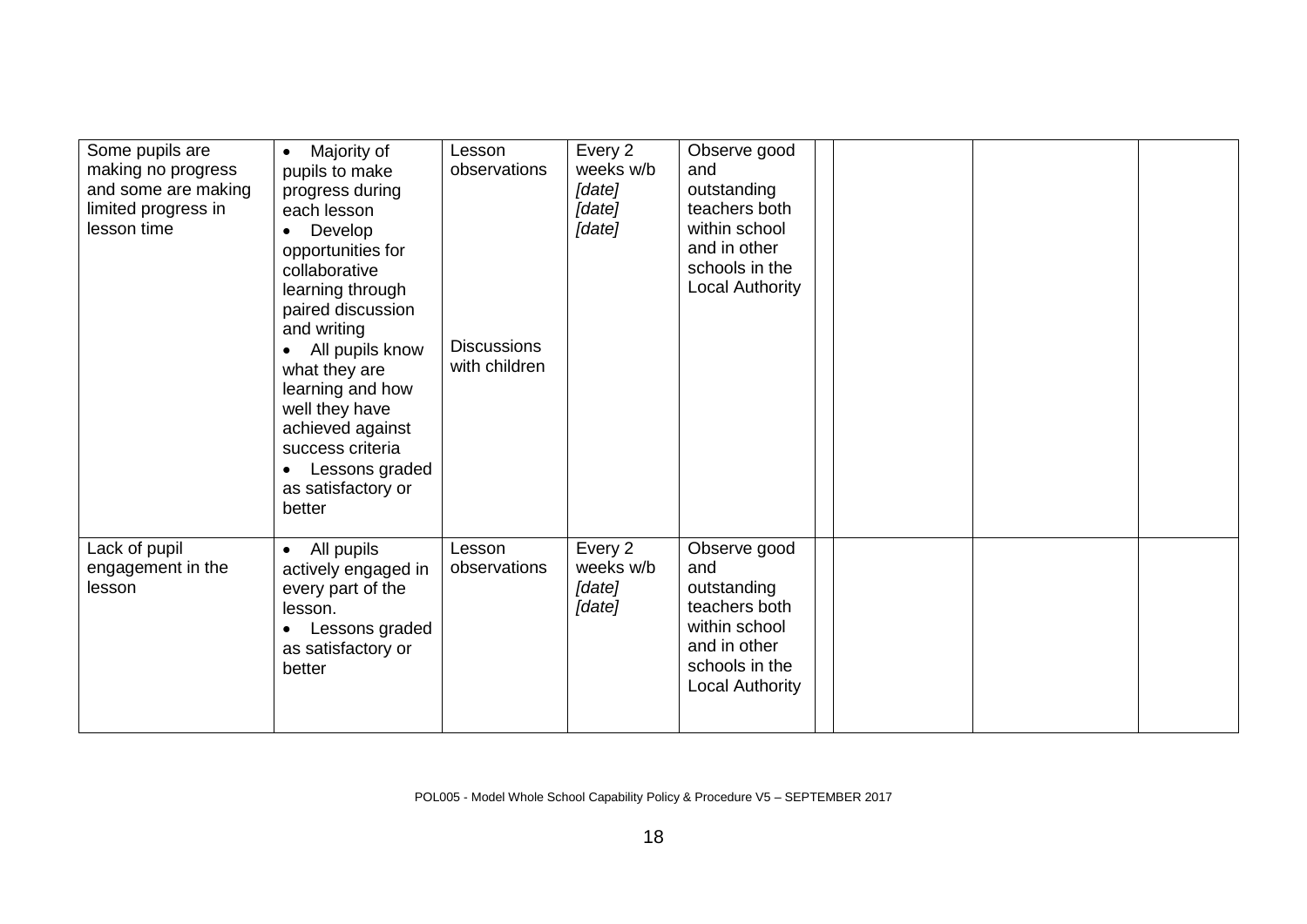#### **SUPPORTIVE ARRANGEMENTS**

Lesson observations to observe strategies for differentiation, Assessment for learning, pupil engagement, and pupil progress. 1 hour per week peer coaching with SMT to plan and team teach a session in Y*XXX* every week Feedback given from lesson observations 1 hour mentoring support *(include times)* with member of SMT, with an outline of support received 1 half day visit with APP leading teacher within LA Additional LA consultancy support 1 session every half term

#### **MONITORING ARRANGEMENTS to begin** *[date]*

Weekly monitoring of planning Fortnightly pupil book scrutiny. 1 lesson observation every 2 weeks in Year *XXX*.

#### **REVIEW DATES**

*[DATE] [DATE] [DATE]*

**TARGET DATE FOR COMPLETION: [DAY] [DD/MM/YYYY]**

Signature (Manager) \_\_\_\_\_\_\_\_\_\_\_\_\_\_\_\_\_\_\_\_\_\_\_\_\_\_\_\_ Signature (Employee) \_\_\_\_\_\_\_\_\_\_\_\_\_\_\_\_\_\_\_\_\_\_\_\_\_\_\_\_\_\_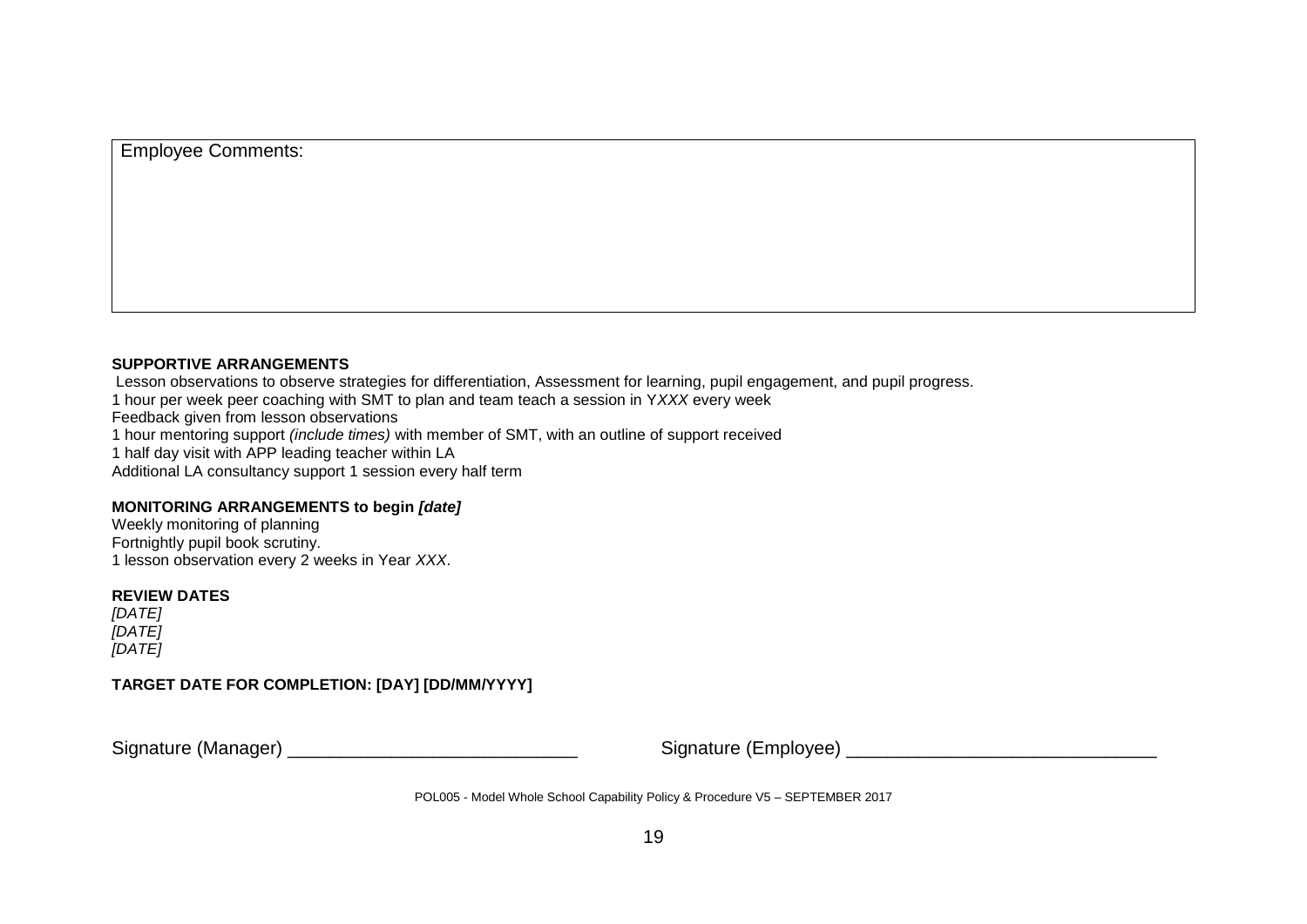# **Annex 3 Trade Union and Professional Association Contacts**

| Mr Phil Kemp<br><b>Honorary Secretary</b><br><b>NASUWT</b><br>c/o Churchill Community College<br><b>Churchill Street</b><br>Wallsend<br><b>NE28 7TN</b><br>Courier No. E86<br>Office: 0191 234 7200 ext 306<br>Mobile: 07879 474 255                          | Mr Simon Kennedy<br><b>Regional Officer</b><br><b>NASUWT</b><br><b>Regional Centre</b><br><b>Witney Way</b><br><b>Boldon Colliery</b><br>Tyne and Wear<br><b>NE35 9PE</b><br>Office: 0191 519 5300<br>Mobile: 07968754428          |
|---------------------------------------------------------------------------------------------------------------------------------------------------------------------------------------------------------------------------------------------------------------|------------------------------------------------------------------------------------------------------------------------------------------------------------------------------------------------------------------------------------|
| pk.nasuwt@btinternet.com                                                                                                                                                                                                                                      | rc-northeast@mail.nasuwt.org.uk                                                                                                                                                                                                    |
| <b>Jim Crinson</b><br><b>Branch Secretary</b><br><b>NAHT</b><br>c/o Collingwood Primary<br><b>Oswin Terrace</b><br><b>North Shields</b><br>Tyne & Wear<br><b>NE29 7JQ</b><br>Office: 0191 200 5038<br>james.crinson@northtyneside.gov.uk                      | Dave Marshall<br><b>Regional Officer</b><br><b>NAHT</b><br>2 Setting Stones<br><b>Rickleton</b><br>Washington<br><b>NE38 9EU</b><br>Mobile: 07971244557<br>dave.marshall@naht.org.uk                                               |
| <b>Joy Lapsley</b><br><b>Local Representative</b><br><b>GMB</b><br>c/o Churchill Community College<br><b>Churchill Street</b><br>Wallsend<br><b>NE28 7TN</b><br>Office: 0191 234 7200<br>Joy.lapsley@ntlp.org.uk                                              | <b>Rob Miley</b><br><b>Branch Secretary</b><br>GMB<br>North Tyneside Local Authority Branch<br>Park House<br>Park Road<br>Wallsend<br>North Tyneside<br><b>NE28 6QY</b><br>Office: 0191 643 7648<br>rob.miley@northtyneside.gov.uk |
| <b>Glen Bowman</b><br><b>National Union of Teachers</b><br>c/o Longbenton High School<br><b>Hailsham Avenue</b><br>Longbenton<br>Newcastle Upon Tyne<br><b>NE12 8ER</b><br><b>Home Office</b><br>Mobile: 0750 7303 153<br>secretary@north-tyneside.nut.org.uk | Amy Hunt<br>N.U.T Regional Office<br>3 McMillan Close<br>Saltwell Business park<br>Gateshead<br>Tyne & Wear<br>NE9 5BF<br>Office: 0191 482 77 00<br>A.hunt@nut.org.uk                                                              |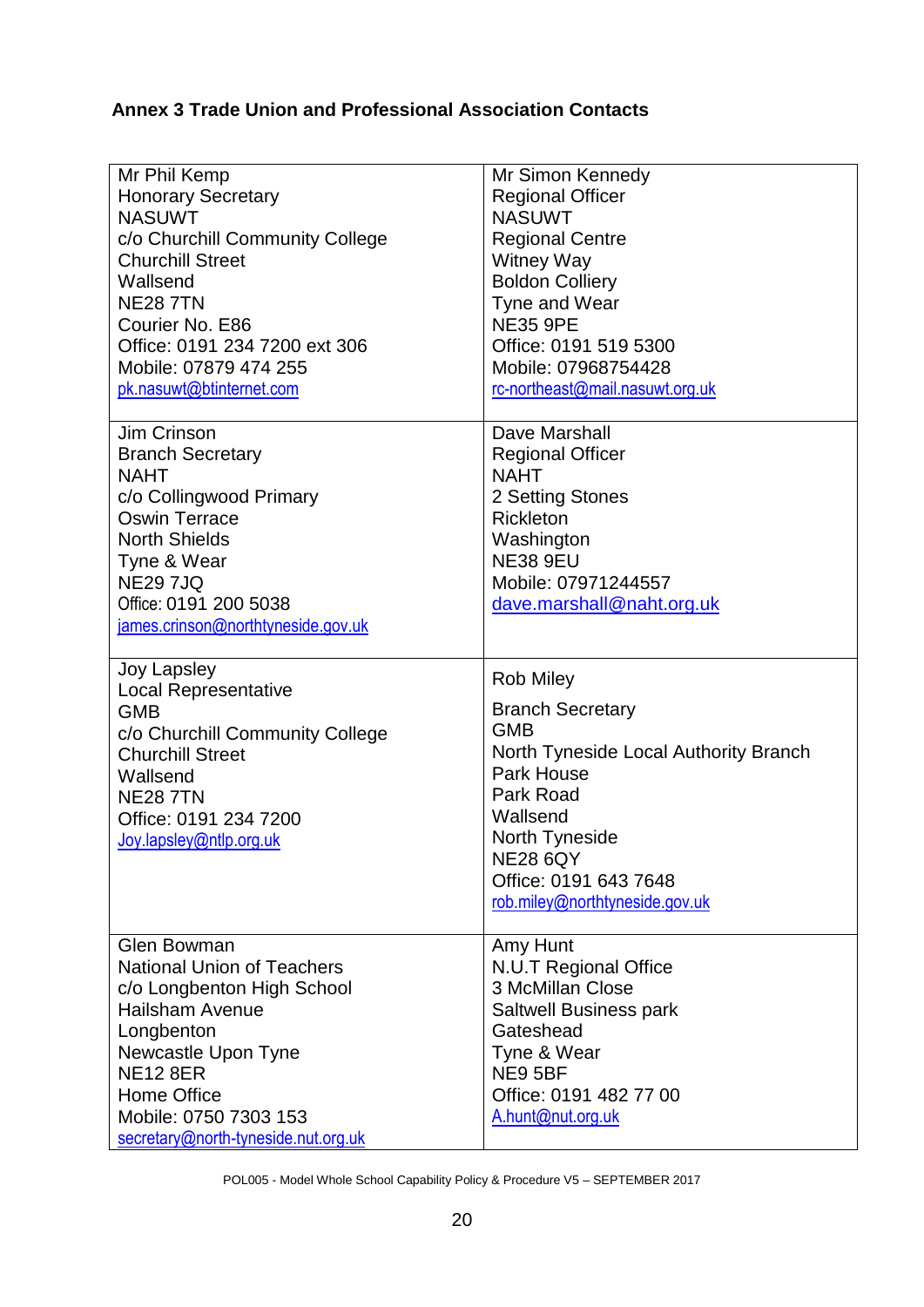| Dr John Greig<br><b>Association of Teachers &amp; Lecturers</b><br>c/o George Stephenson High School<br>Southgate<br>Killingworth<br><b>NE12 6SA</b><br>Courier No E50<br>Office: 0191 216 1115<br>Mobile: 07435 789975<br>jgreig@atl.org.uk<br>Mrs Liz Tuck (Mon-Wed) / | Mr Russell Greig (Thurs- Fri)<br><b>ATL Regional Officer</b><br>17 Coldwell Road<br>Prudhoe<br><b>Northumberland</b><br><b>NE42 5DY</b><br>Office: 0191 5290638<br>rgreig@atl.org.uk<br>Mr S Payne |
|--------------------------------------------------------------------------------------------------------------------------------------------------------------------------------------------------------------------------------------------------------------------------|----------------------------------------------------------------------------------------------------------------------------------------------------------------------------------------------------|
| <b>ATL Regional Officer</b><br>57 White Rocks Grove                                                                                                                                                                                                                      | <b>VOICE</b><br>5 Stuart                                                                                                                                                                           |
| Whitburn                                                                                                                                                                                                                                                                 | Eggborough                                                                                                                                                                                         |
| <b>Sunderland</b><br>SR <sub>6</sub> 7LL<br>Office: 0191 5290638<br>etuck@atl.org.uk                                                                                                                                                                                     | North Yorkshire<br>DN14 OLY<br>Office: 01977 662436                                                                                                                                                |
| John Kesterton                                                                                                                                                                                                                                                           | Debbie Lydon                                                                                                                                                                                       |
| <b>Regional Officer North East</b><br>Association of School & College Leaders                                                                                                                                                                                            | <b>Branch Secretary</b><br><b>UNISON</b>                                                                                                                                                           |
| (ASCL)                                                                                                                                                                                                                                                                   | Suite 302                                                                                                                                                                                          |
| 3 Hunters Way                                                                                                                                                                                                                                                            | <b>Cobalt Business Exchange</b>                                                                                                                                                                    |
| <b>Dringhouse</b>                                                                                                                                                                                                                                                        | <b>Cobalt Business Park</b>                                                                                                                                                                        |
| York<br><b>YO24 1JL</b>                                                                                                                                                                                                                                                  | <b>Cobalt Park Way</b>                                                                                                                                                                             |
| Mobile: 07730529719                                                                                                                                                                                                                                                      | North Tyneside<br><b>NE28 9NZ</b>                                                                                                                                                                  |
| Office: 01904709372                                                                                                                                                                                                                                                      | Courier No. D100                                                                                                                                                                                   |
| mailto:John.Kesterton@ascl.org.uk                                                                                                                                                                                                                                        | Office: 0191 643 8954                                                                                                                                                                              |
|                                                                                                                                                                                                                                                                          | debbie.lydon@northtyneside.gov.uk                                                                                                                                                                  |